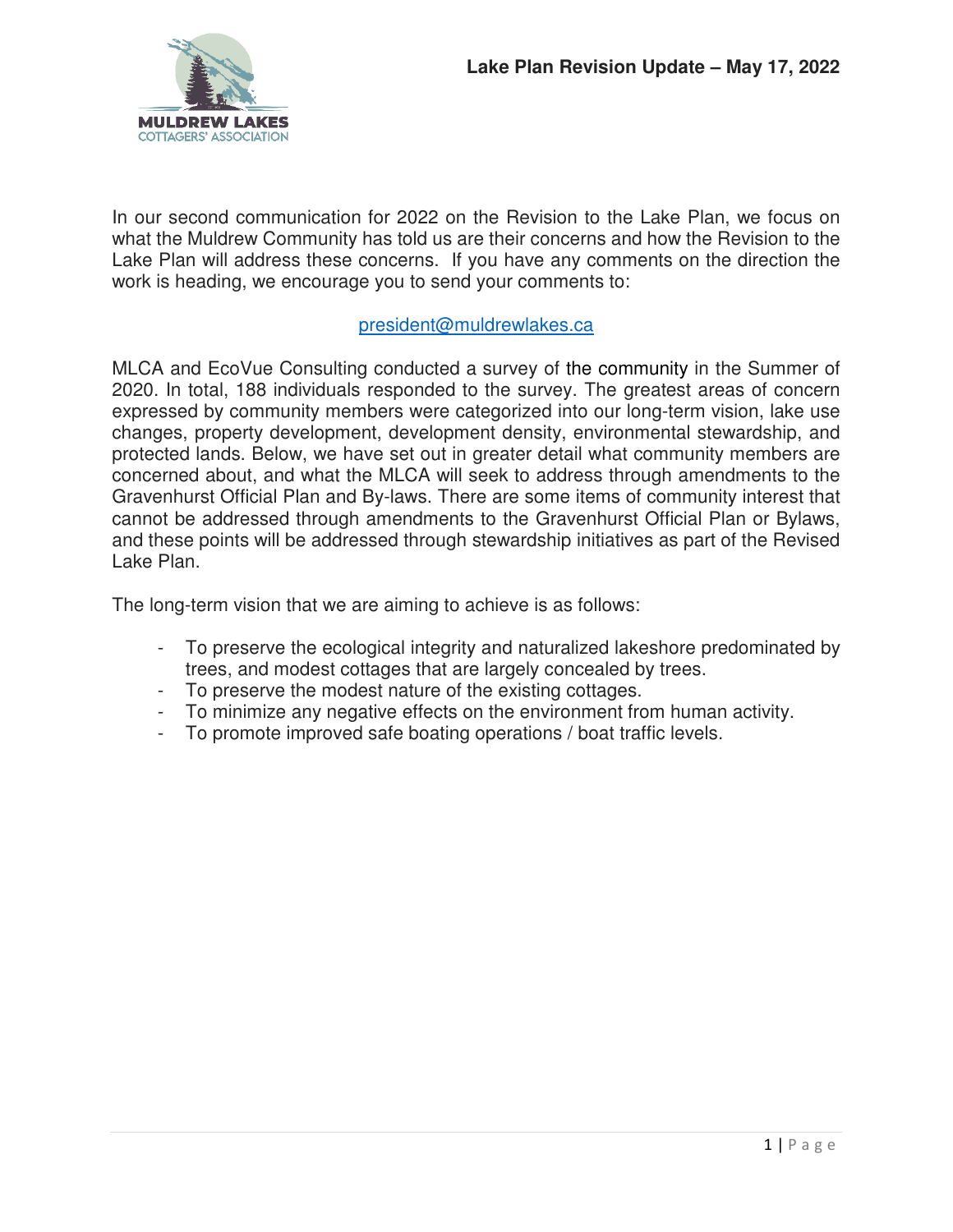

# **Issue 1: Property Development**

In total, 73% of survey respondents are in favour of community-defined development limits for the setback from the water, the size of building, and setback from lot line etc. Survey respondents also expressed concern for the changing character of the lake with very large and visible new builds and renovations close to the lake. This issue can be addressed through amendments to the Official Plan and Zoning By-law.

### Action:

- 1) MLCA will propose lake specific amendments to the Official Plan and Zoning By-Law as follows:
	- o Regarding the setback limits:
		- Keep new buildings 30m/98ft away from the shoreline as per Gravenhurst's existing Zoning By-Law, but introduce factors in the Official Plan that must be considered before variances can be made to allow dwellings to be built closer to the water than 30m.
	- $\circ$  Regarding limiting the size of renovations and new builds:
		- MLCA will be proposing amendments to the Zoning By-Law to limit the size of all renovations and new builds that are set back 30 m from the waterfront to an absolute maximum of  $375m^2(4000 ft^2)$ . The  $375m^2(4000 ft^2)$  maximum is the same size limit that Kahshe Lake has had since 2010.
		- Existing structures that don't comply with the new size limits for dwellings (called "legally existing non-complying dwellings") will be not be affected.
		- Dwellings that are closer than 30 m to the water are already not able to be renovated or rebuilt any closer to the water than they already are. However, we will also propose reasonable amendments to limit the size of renovations and rebuilds of existing non-complying dwellings (those closer than 30m from the water) to limit the visual and environmental impacts of those renovations within 30m of the shoreline.
	- o MLCA will continue to work on ensuring that trees are preserved down to the water to protect the natural vista of the lake through existing Official Plan policy and the Gravenhurst Tree Preservation on Private Property By-Law.
	- o MLCA has requested EcoVue Consulting to prepare Shoreline Development Guidelines for all property owners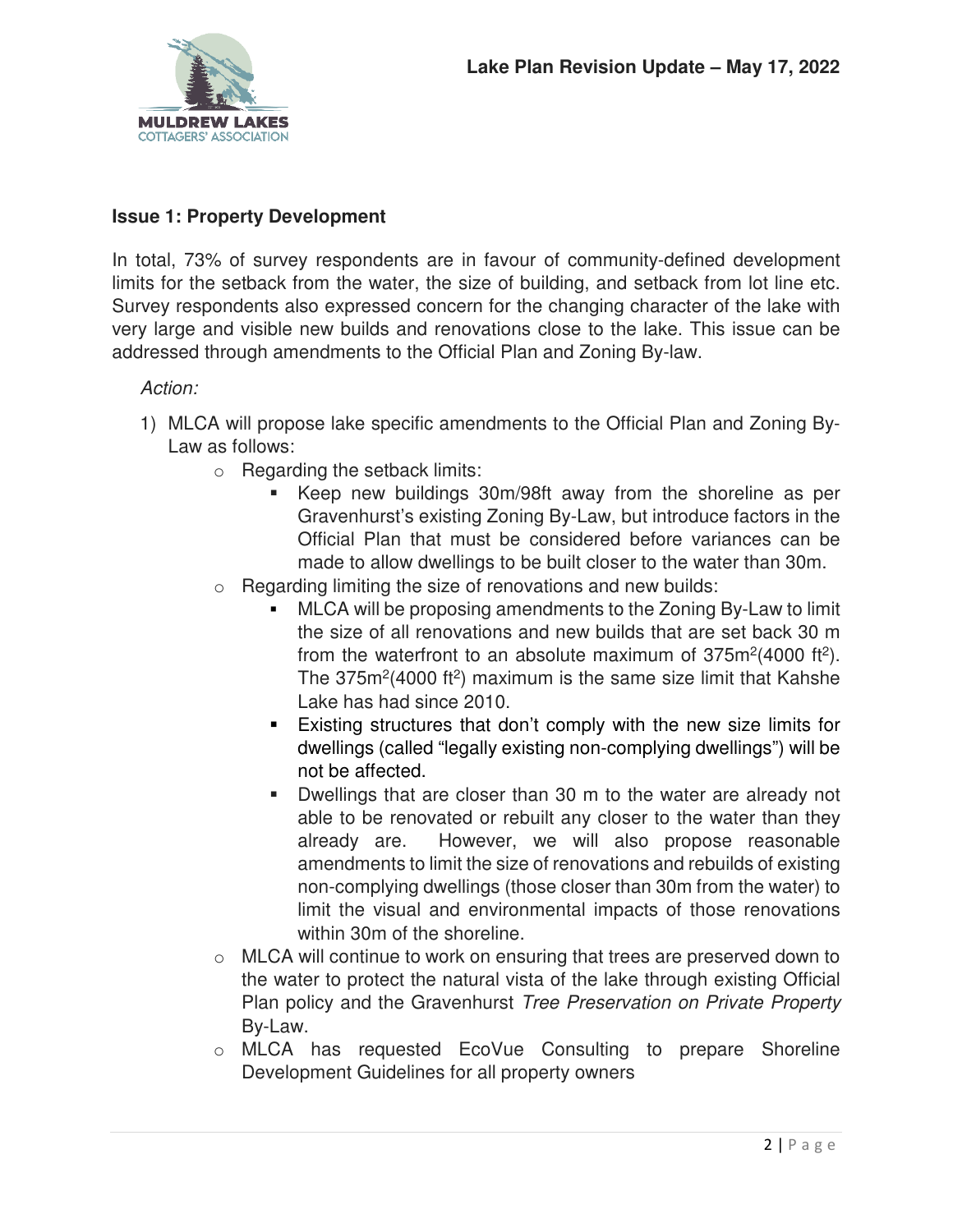

## **Issue 2: Development Density**

Survey respondents strongly indicated that Muldrew is already very heavily developed. This issue can be addressed through amendments to the Official Plan and Zoning Bylaw.

### Action:

- MLCA will propose lake specific amendments to the Zoning By-Laws that will:
	- $\circ$  Introduce a prohibition on the creation of new vacant building lots by way of severing existing lots.
	- o Discourage lot creation from the purchase of Crown Land

# **Issue 3: Lake Use Changes**

The lake is our common asset  $-$  it is the one thing we all enjoy, share and need to preserve.

72% of survey respondents believe that boat traffic is increasing and that larger motorboats are putting the safety and well-being of non-motorized lake users at risk. Many people including Stand-up Paddleboarders, Canoeists and Kayakers, feel that their safety and quiet enjoyment are threatened by increasing boat speeds, increased number of large-wake boats and increased wake size that are swamping smaller craft and damaging private property (e.g, docks). While controlling motorboats is outside of the jurisdiction of municipal government, the MLCA proposes to tackle this issue through community stewardship efforts.

### Action:

- By prohibiting lot creation (by severance) on the lakes, we are recognizing that Muldrew Lakes have reached, and likely exceeded their recreational carrying capacity. This action helps to prevent additional boat traffic associated with new property development.
- MLCA will continue to encourage lake users to follow the Courtesy Code.
- MLCA will conduct a boating impact study in summer 2022 to quantify existing lake use to establish baseline for future trend analysis.
- MLCA will continue to work with Safe and Quiet Lakes to think about ways to ensure water and boating safety on our lake.